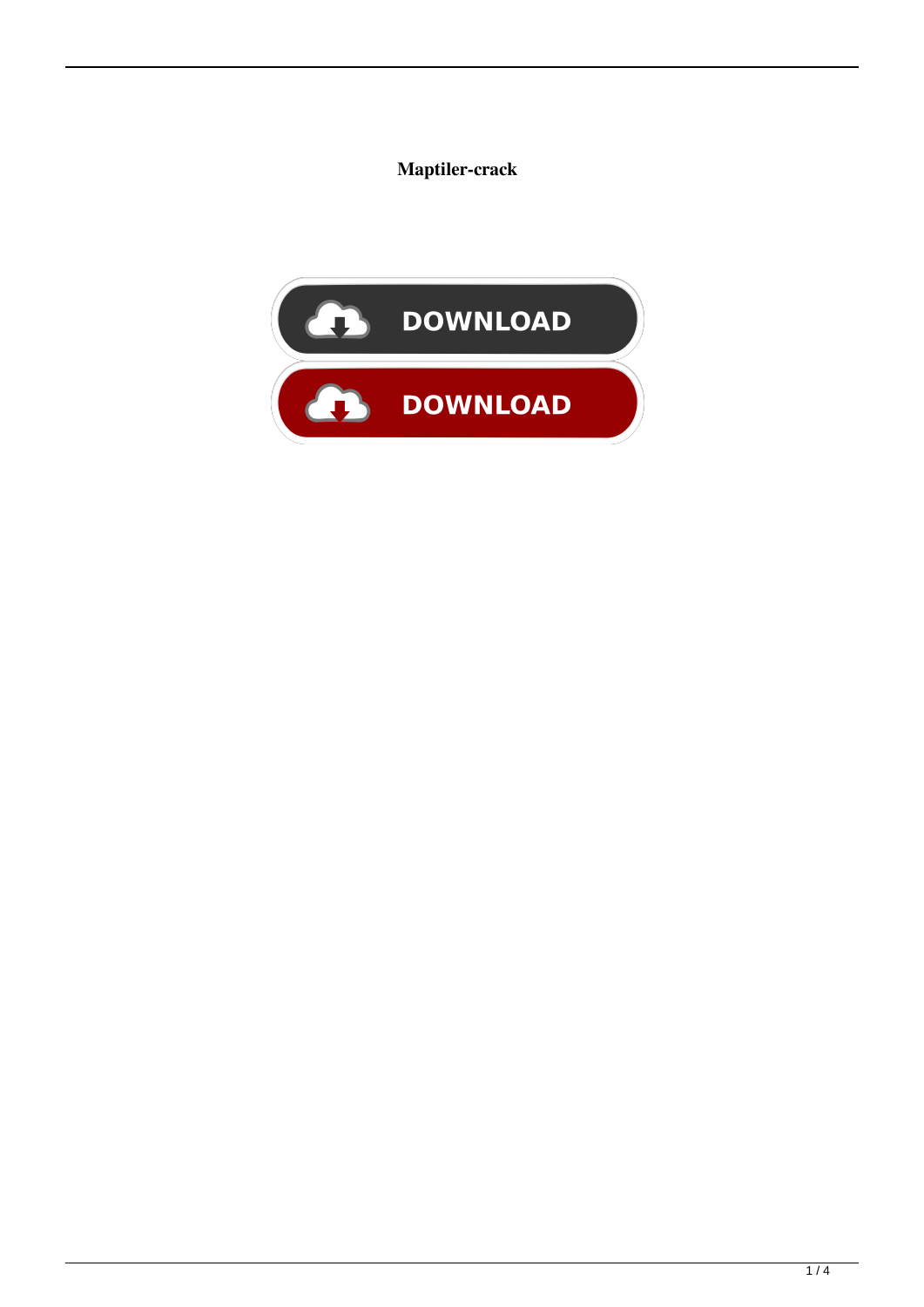Pricing & license We offer two types of licence: Corporate - for organisations who wish to offer map tiles for their users under their own brand; Pro - for individual users who wish to publish their own content online. We take care of everything, from ordering to download, hosting to hosting, technical support, live support and API access. We also have free "Standard" account for those who do not need to publish maps online and do not require advanced features. In this release we have added a new layer of product and service. It is about the map. Set the download limits and receive email notifications when your quota is about to be used up. (Plus a new workflow on the release process). MapTiler replaces the need to host and serve map tiles for your website or mobile application. Instead you can use MapTiler to quickly download map tiles from us at no cost, and with no complex code. Deploying your own web app? You can now use MapTiler to make it fast and scalable. Why MapTiler? Speed With MapTiler, you only pay for the storage you use. No cost for using up quota and no need for hosting or DNS changes. Simple MapTiler makes it easy to publish your map with your logo and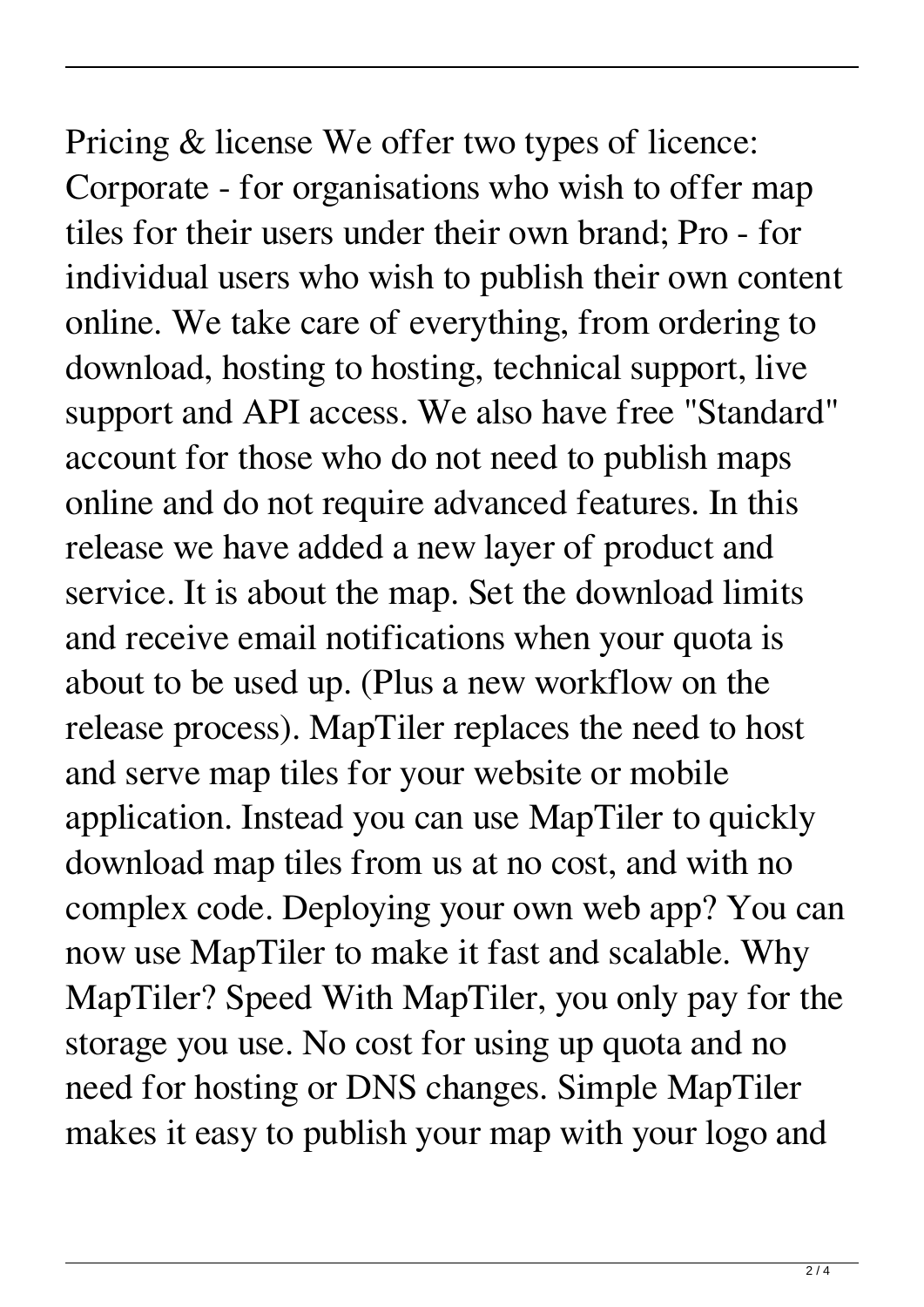title. You don't need a developer, marketing, IT or any other specialist. Awards MapTiler has been awarded the European Online Map Awards in the Mobile App category for 2016 and 2017. You may also be interested in Developed by Outdoor Industry Foundation, MapTiler lets you create online maps within the platform, to publish to the website, mobile app or web map. This video shows you how to add your own map to the platform to create an online map and connect it to MapTiler to publish it online. MapTiler is a new cloud-based mapping platform designed to quickly and easily deploy your own map online. MapTiler will also help you to create easy online maps and find your way around, whether you are on a smartphone, tablet, desktop or laptop. With MapTiler, you can create an online map that works on mobile, desktop, tablet, laptop, 3D visualisation, web applications and more. MapTiler is a new mapping platform designed for quick publishing of zoomable maps online for web applications, mobile devices and 3D visualisations.

MapTiler previous versions of cracks: - v.11.2 Crack +